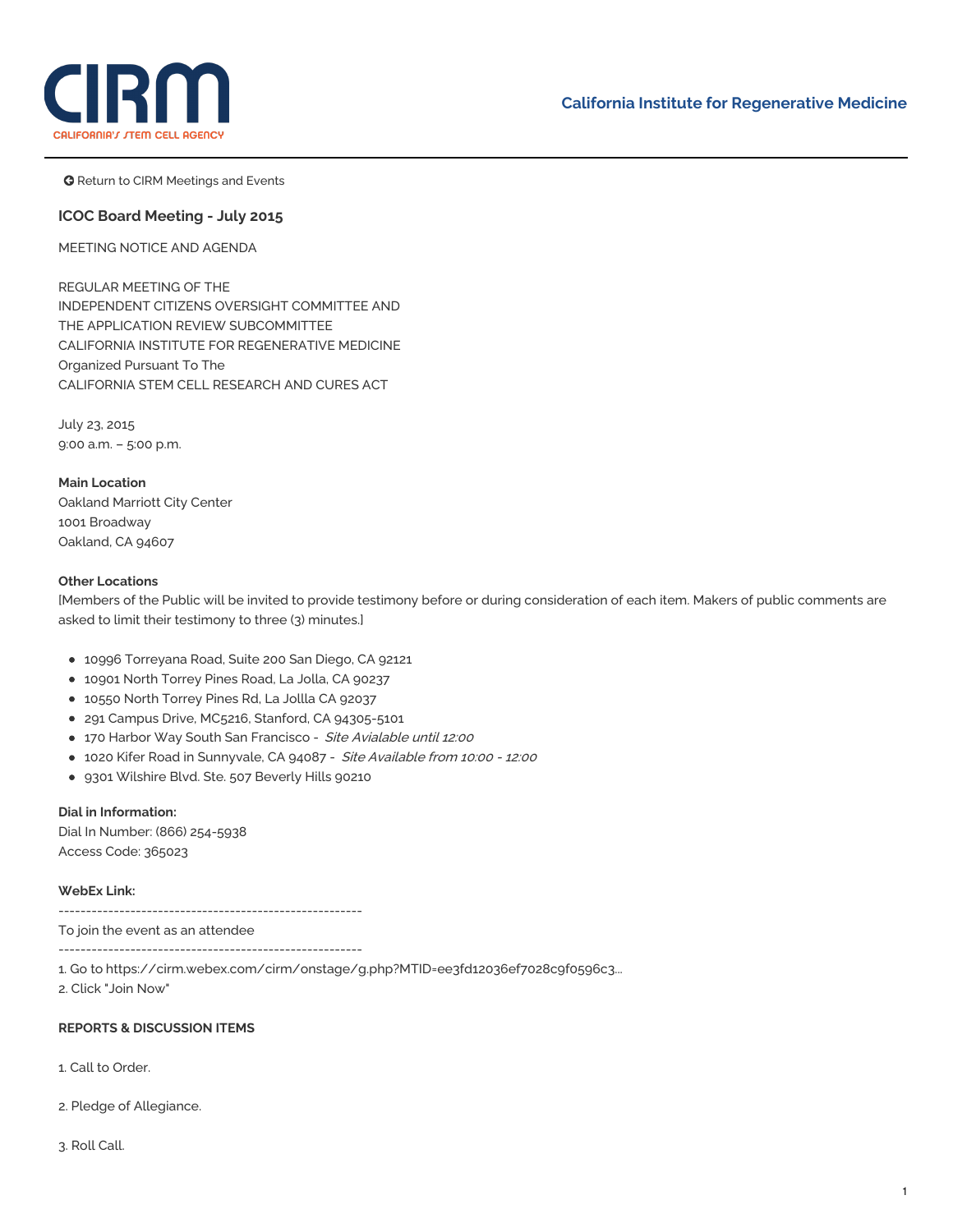4. Chairman's Report.

5. President's Report.

## **PROPOSED CONSENT CALENDAR ITEMS 6-9**

6. Consideration of appointment of new scientific members and reappointment of current scientific members to the Grants Working Group.

- Grants Working Group [Appointments](https://www.cirm.ca.gov/sites/default/files/files/agenda/150723_Agenda_6_GWG%20Appointments.pdf) (PDF)
- 7. [Consideration](https://www.cirm.ca.gov/sites/default/files/files/agenda/150732_Agenda_7_ICOC%20Meeting%20Minutes%20-%20Draft%20May.pdf) of minutes from the May ICOC Board meeting. (PDF)
- 8. [Consideration](https://www.cirm.ca.gov/sites/default/files/files/agenda/150723_Agenda_8_Medical%20and%20Ethical%20Standards%20Amendments.pdf) of amendments to CIRM Medical and Ethical Standards. (PDF)
- 9. [Consideration](https://www.cirm.ca.gov/sites/default/files/files/agenda/150723_Agenda_9_COI_Amendment.pdf) of amendments to the CIRM Conflict of Interest Code. (PDF)

# **ACTION ITEMS**

10. Consideration of amendments to concept plan for Clinical Stage projects and allocation of additional funding for Clinical Stage projects for FY15/16.

- Clinical [Program](https://www.cirm.ca.gov/sites/default/files/files/agenda/150723_Agenda_10%20ClinicalProgramUpdates.pdf) Updates (PDF)
- Clinical Program Update [Presentation](https://www.cirm.ca.gov/sites/default/files/files/agenda/150723_Agenda_10_Clinical%20Program%20Updates%20Presentation%20.pdf) (PDF)

11. Consideration of applications submitted in response to PA 15-02 (Partnering Opportunity for Clinical Trial Stage Projects) and PA 15-03 (Partnering Opportunities for Supplemental Accelerating Activities).

- [CST1-08231](https://www.cirm.ca.gov/sites/default/files/files/agenda/150723_Agenda_11%20PA%201502%20Public%20Summaries.pdf) and CST-08289 (PDF)
- [SAA1-08273](https://www.cirm.ca.gov/sites/default/files/files/agenda/150723_Agenda_11%20PA%201503%20Public%20Summaries.pdf) (PDF)
- Clinical Applications [Presentation](https://www.cirm.ca.gov/sites/default/files/files/agenda/150723_Agenda_11%20Clinical%20Applications%20Presentation.pdf) (PDF) Updated

12. Consideration of concept plan for the Discovery Stage program [announcements.](https://www.cirm.ca.gov/sites/default/files/files/agenda/150723_Agenda_12%20Discovery%20Concept_0.pdf) (PDF) Updated

- [Appendix](https://www.cirm.ca.gov/sites/default/files/files/agenda/150723_Agenda_12%20Appendix%20Phased%20Review%20.pdf) (PDF)
- Discovery and [Translation](https://www.cirm.ca.gov/sites/default/files/files/agenda/150723_Agenda_12-13%20Discovery%20and%20Translation%20Overview-Presenation.pdf) Overview (PDF)
- Discovery and Translation Concept Plan [Presentation](https://www.cirm.ca.gov/sites/default/files/files/agenda/150723_Agenda_12-13%20Discovery%20and%20Translation%20Concept%20Plan%20Presentation.pdf) (PDF)

13. Consideration of concept plan for the Translation Stage program [announcements.](https://www.cirm.ca.gov/sites/default/files/files/agenda/150723_Agenda_13%20Translation%20Concept.pdf) (PDF)

14. [Consideration](https://www.cirm.ca.gov/sites/default/files/files/agenda/150723_Agenda_14%20Bridges%202.0%20Concept%20.pdf) of concept plan for the Bridges program. (PDF)

Bridges and SPARK [Presentation](https://www.cirm.ca.gov/sites/default/files/files/agenda/150723_Agenda_14-15%20Bridges%20and%20SPARK%20Concept%20Plan%20presentations%255B2%255D.pdf) (PDF)

15. Consideration of concept plan for the Summer Program to Accelerate [Regenerative](https://www.cirm.ca.gov/sites/default/files/files/agenda/150723_Agenda_15%20SPARK%20Concept.pdf) Medicine Knowledge (formerly Creativity) program.

16. Consideration of [augmentation](https://www.cirm.ca.gov/sites/default/files/files/agenda/150723_Agenda_16_RJP_Contract.pdf) to the Remcho Johansen & Purcell, LLP contract. (PDF)

## **CLOSED SESSION**

17. Discussion of confidential intellectual property or work product, prepublication data, financial information, confidential scientific research or data, and other proprietary information relating to applications for PA 15-02: Partnering Opportunity for Clinical Trial Stage Projects; PA 15-03: Partnering Opportunities for Supplemental Accelerating Activities. (Health & Safety Code 125290.30(f) (3) (B) and (C)).

## **DISCUSSION ITEMS**